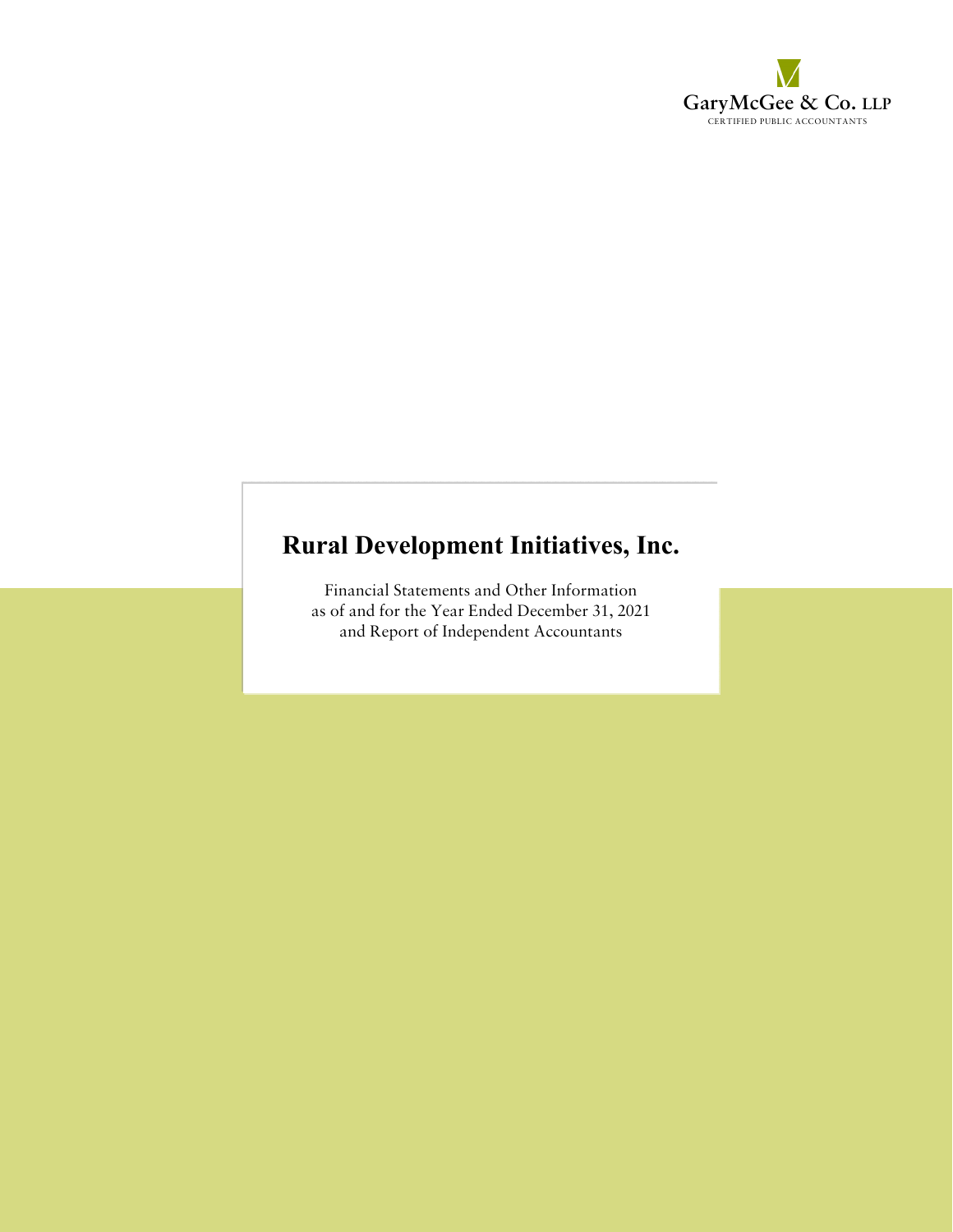# TABLE OF CONTENTS

|                                          | Page |
|------------------------------------------|------|
| <b>Report of Independent Accountants</b> | 3    |
| <b>Financial Statements:</b>             |      |
| Statement of Financial Position          | 5    |
| <b>Statement of Activities</b>           | 6    |
| Statement of Functional Expenses         | 7    |
| <b>Statement of Cash Flows</b>           | 8    |
| Notes to Financial Statements            | 9    |
| <b>Other Information:</b>                |      |
| Inquiries and Other Information          | 16   |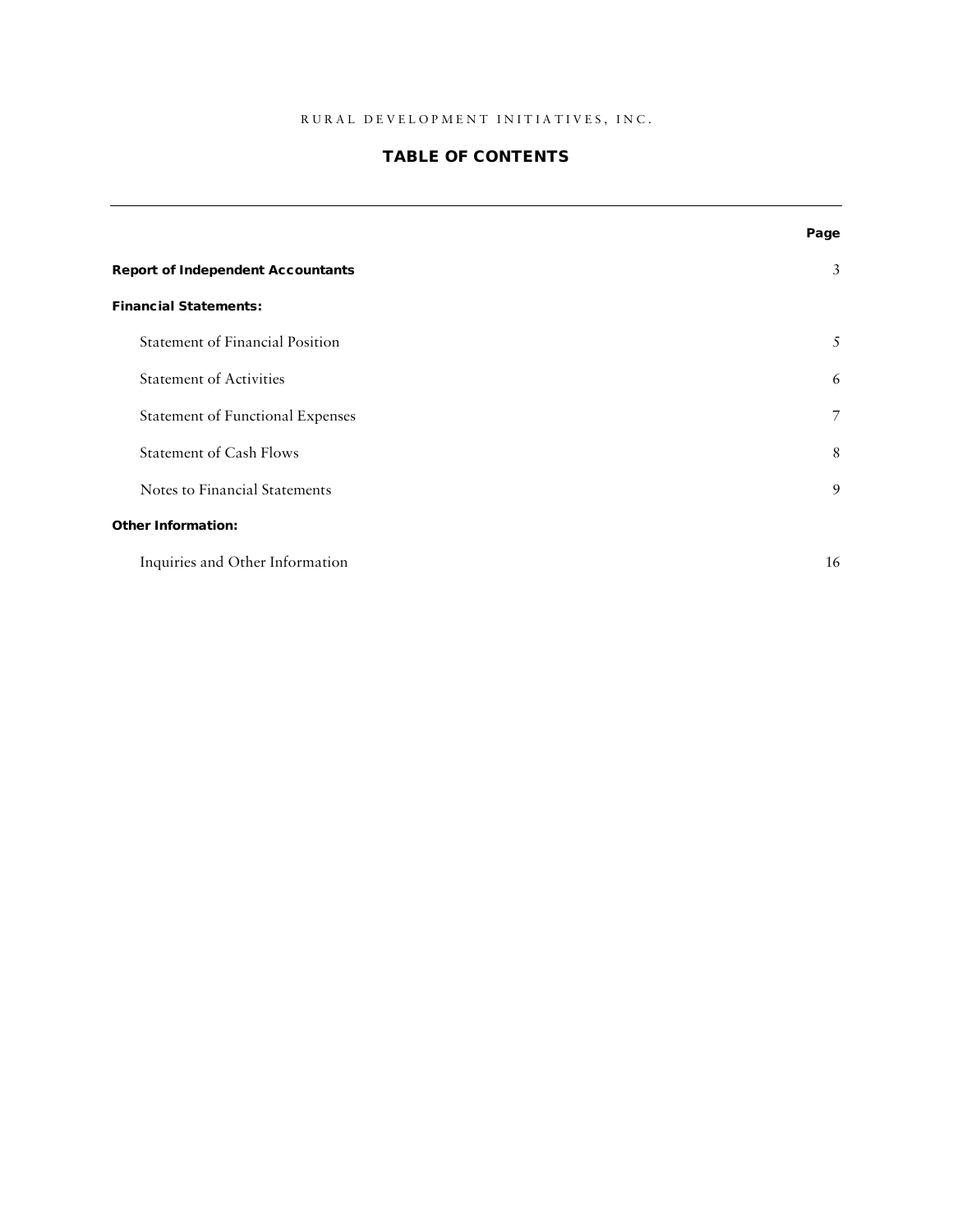

# REPORT OF INDEPENDENT ACCOUNTANTS

*The Board of Directors Rural Development Initiatives, Inc.:*

#### *Opinion*

We have audited the accompanying financial statements of Rural Development Initiatives, Inc., which comprise the statement of financial position as of December 31, 2021, and the related statements of activities, functional expenses, and cash flows for the year then ended, and the related notes to the financial statements.

In our opinion, the financial statements referred to above present fairly, in all material respects, the financial position of Rural Development Initiatives, Inc. as of December 31, 2021, and the changes in its net assets and its cash flows for the year then ended in accordance with accounting principles generally accepted in the United States.

#### *Basis for Opinion*

We conducted our audit in accordance with auditing standards generally accepted in the United States. Our responsibilities under those standards are further described in the *Auditor's Responsibilities for the Audit of the Financial Statements* section of our report. We are required to be independent of Rural Development Initiatives, Inc. and to meet our other ethical responsibilities in accordance with the relevant ethical requirements relating to our audit. We believe that the audit evidence we have obtained is sufficient and appropriate to provide a basis for our audit opinion.

#### *Responsibilities of Management for the Financial Statements*

Management is responsible for the preparation and fair presentation of these financial statements in accordance with accounting principles generally accepted in the United States, and for the design, implementation, and maintenance of internal control relevant to the preparation and fair presentation of financial statements that are free from material misstatement, whether due to fraud or error.

In preparing the financial statements, management is required to evaluate whether there are conditions or events, considered in the aggregate, that raise substantial doubt about Rural Development Initiatives, Inc. 's ability to continue as a going concern within one year after the date that the financial statements are available to be issued.

#### *Auditor's Responsibilities for the Audit of the Financial Statements*

Our objectives are to obtain reasonable assurance about whether the financial statements as a whole are free from material misstatement, whether due to fraud or error, and to issue an auditor's report that includes our opinion. Reasonable assurance is a high level of assurance, but is not absolute assurance and therefore is not a guarantee that an audit conducted in accordance with generally accepted auditing standards will always detect a material misstatement when it exists. The risk of not detecting a material misstatement resulting from fraud is higher than for one resulting from error, as fraud may involve collusion, forgery, intentional omissions, misrepresentations, or the override of internal control. Misstatements, including omissions, are considered material if there is a substantial likelihood that, individually or in the aggregate, they would influence the judgment made by a reasonable user based on the financial statements.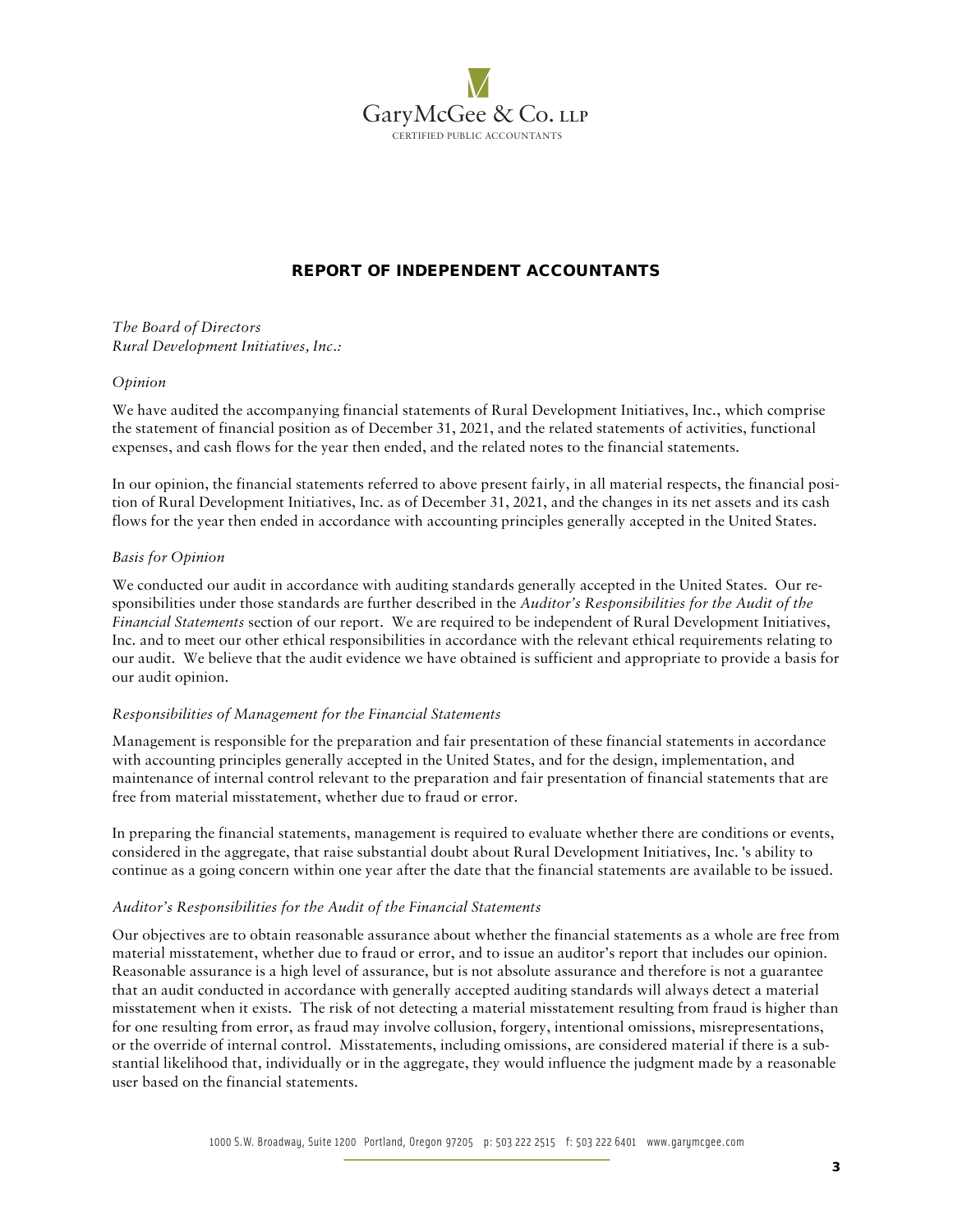In performing an audit in accordance with generally accepted auditing standards, we:

- Exercise professional judgment and maintain professional skepticism throughout the audit.
- Identify and assess the risks of material misstatement of the financial statements, whether due to fraud or error, and design and perform audit procedures responsive to those risks. Such procedures include examining, on a test basis, evidence regarding the amounts and disclosures in the financial statements.
- Obtain an understanding of internal control relevant to the audit in order to design audit procedures that are appropriate in the circumstances, but not for the purpose of expressing an opinion on the effectiveness of Rural Development Initiatives, Inc. 's internal control. Accordingly, no such opinion is expressed.
- Evaluate the appropriateness of accounting policies used and the reasonableness of significant accounting estimates made by management, as well as evaluate the overall presentation of the financial statements.
- Conclude whether, in our judgment, there are conditions or events, considered in the aggregate, that raise substantial doubt about Rural Development Initiatives, Inc. 's ability to continue as a going concern for a reasonable period of time.

We are required to communicate with those charged with governance regarding, among other matters, the planned scope and timing of the audit, significant audit findings, and certain internal control related matters that we identified during the audit.

## *Summarized Comparative Information*

We have previously audited Rural Development Initiatives, Inc.'s 2020 financial statements, and we expressed an unmodified audit opinion on those audited financial statements in our report dated March 8, 2021. In our opinion, the summarized comparative information presented herein as of and for the year ended December 31, 2020 is consistent, in all material respects, with the audited financial statements from which it has been derived.

ang a fac LLP

March 21, 2022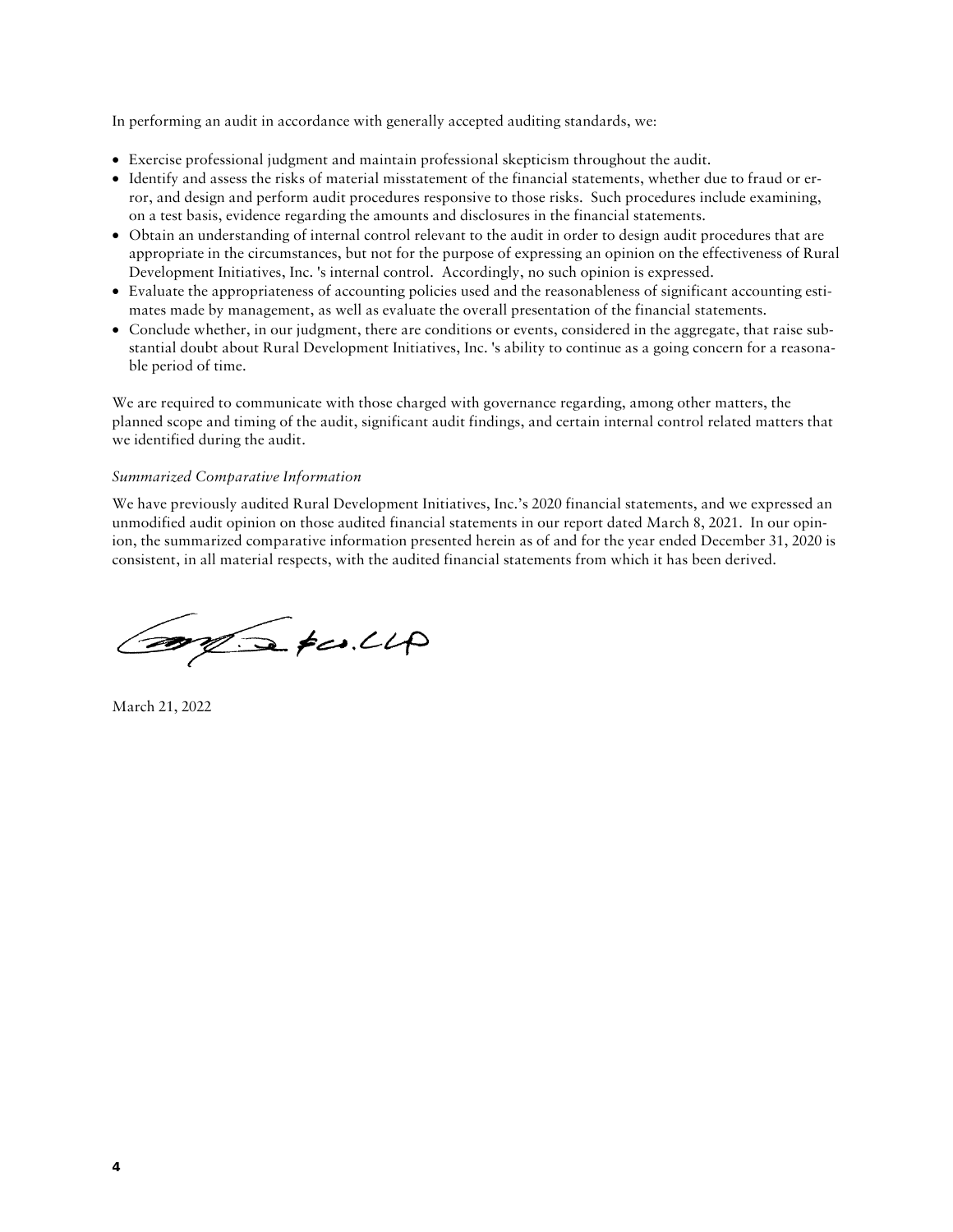# STATEMENT OF FINANCIAL POSITION

D E C E M B E R 3 1 , 2 0 2 1

 $(\,\mathop{\mathtt{W}}\,!\,\mathop{\mathtt{I}}\,\mathop{\mathtt{H}}\, \mathop{\mathtt{C}}\, \mathop{\mathtt{O}}\, \mathop{\mathtt{M}}\, \mathop{\mathtt{P}}\, \mathop{\mathtt{A}}\, \mathop{\mathtt{R}}\, \mathop{\mathtt{A}}\, \mathop{\mathtt{M}}\, \mathop{\mathtt{O}}\, \mathop{\mathtt{U}}\, \mathop{\mathtt{N}}\, \mathop{\mathtt{T}}\, \mathop{\mathtt{S}}\, \mathop{\mathtt{F}}\, \mathop{\mathtt{O}}\, \mathop{\mathtt{R}}\, \mathop{\mathtt{202$ 

|                                                             | 2021          | 2020      |
|-------------------------------------------------------------|---------------|-----------|
| <b>Assets:</b>                                              |               |           |
| Cash and cash equivalents                                   | \$<br>743,702 | 1,411,319 |
| Grants receivable (note 4)                                  | 644,825       | 220,778   |
| Accounts receivable                                         | 12,452        | 12,890    |
| Prepaid expenses and other assets                           | 13,535        | 74,987    |
| Property and equipment (note 5)                             | 11,301        | 10,324    |
| Total assets                                                | \$1,425,815   | 1,730,298 |
| <b>Liabilities:</b>                                         |               |           |
| Accounts payable and accrued expenses                       | 17,475        | 29,137    |
| Accrued payroll and related expenses                        | 51,647        | 52,613    |
| Deferred revenue                                            | 4,256         | 9,908     |
| Refundable advance – Paycheck Protection Program (note 6)   |               | 178,932   |
| Note payable (note 7)                                       |               | 150,000   |
| <b>Total</b> liabilities                                    | 73,378        | 420,590   |
| Net assets:                                                 |               |           |
| Without donor restrictions:                                 |               |           |
| Available for programs and general operations               | 478,397       | 237,330   |
| Net investment in capital assets                            | 11,301        | 10,324    |
| Total net assets without donor restrictions                 | 489,698       | 247,654   |
| With donor restrictions (note 8)                            | 862,739       | 1,062,054 |
| Total net assets                                            | 1,352,437     | 1,309,708 |
| Commitments and contingencies (notes 4, 11, 12, 13, and 14) |               |           |
| Total liabilities and net assets                            | \$1,425,815   | 1,730,298 |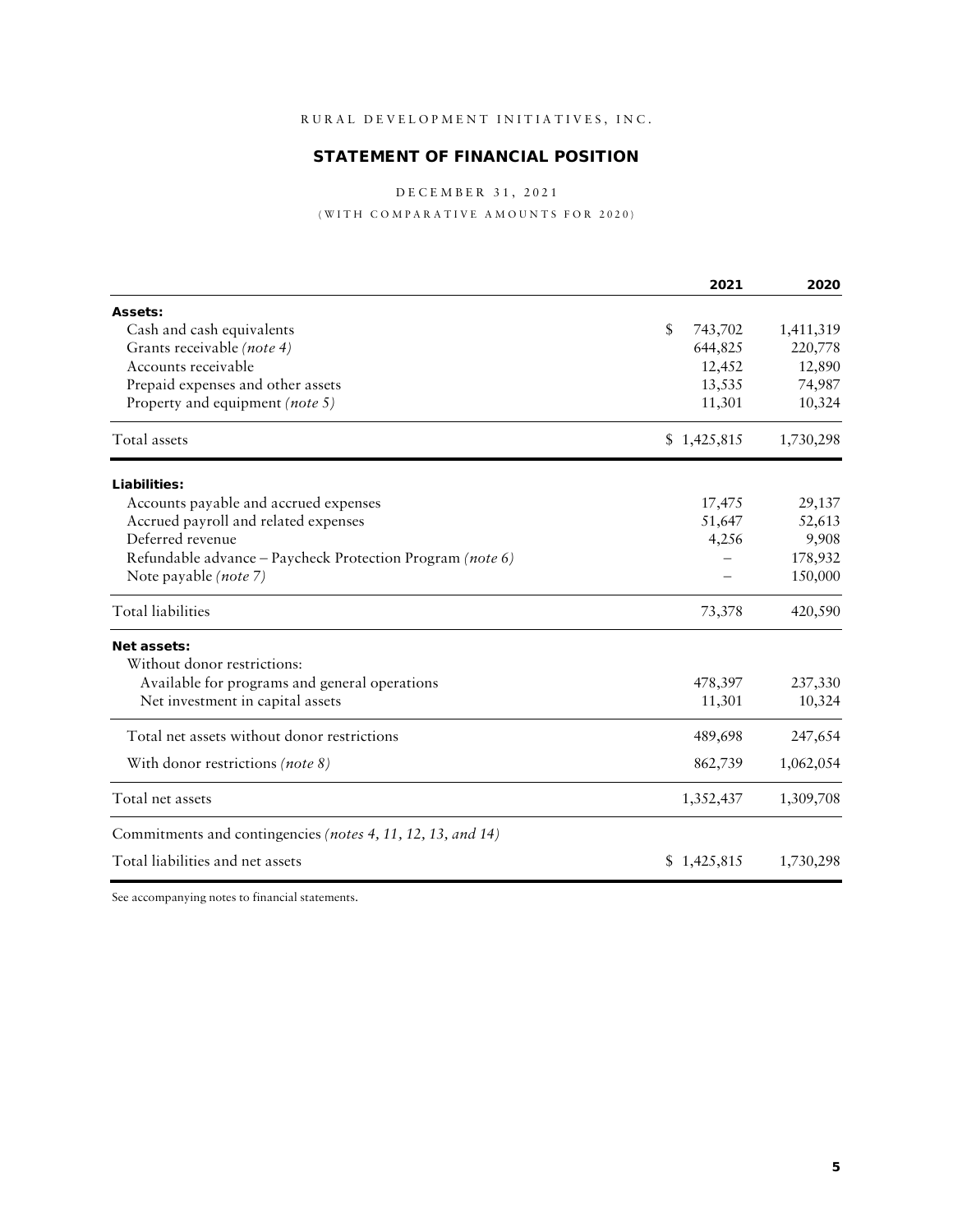# R U R A L D E V E L O P M E N T I N I T I A T I V E S , I N C .

# STATEMENT OF ACTIVITIES

# YEAR ENDED DECEMBER 31, 2021

## $(\hbox{\tt WITH COMPARATIVE TOTALS FOR 2020})$

|                                                 | 2021                                 |                            |              |           |
|-------------------------------------------------|--------------------------------------|----------------------------|--------------|-----------|
|                                                 | <b>Without donor</b><br>restrictions | With donor<br>restrictions | <b>Total</b> | 2020      |
| Revenues, gains, and other support:             |                                      |                            |              |           |
| Grants and contributions (note 9)               | \$<br>303,887                        | 949,170                    | 1,253,057    | 1,204,033 |
| Contract and program revenues                   | 149,730                              |                            | 149,730      | 44,392    |
| Paycheck Protection Program                     |                                      |                            |              |           |
| loan forgiveness (note 6)                       | 178,932                              |                            | 178,932      |           |
| Interest income                                 | 1,508                                |                            | 1,508        | 4,088     |
| Other                                           | 931                                  |                            | 931          | 808       |
| Total revenues and gains                        | 634,988                              | 949,170                    | 1,584,158    | 1,253,321 |
| Net assets released from restrictions (note 10) | 1,148,485                            | (1, 148, 485)              |              |           |
| Total revenues, gains, and other support        | 1,783,473                            | (199, 315)                 | 1,584,158    | 1,253,321 |
| <b>Expenses:</b>                                |                                      |                            |              |           |
| Program services:                               |                                      |                            |              |           |
| Rural economies                                 | 714,891                              |                            | 714,891      | 764,529   |
| Rural leadership                                | 537,433                              |                            | 537,433      | 570,854   |
| Rural voices and priorities                     | 115,013                              |                            | 115,013      | 54,960    |
| Networking and program development              | 29,872                               |                            | 29,872       | 301,672   |
| Total program services                          | 1,397,209                            |                            | 1,397,209    | 1,692,015 |
| Supporting services:                            |                                      |                            |              |           |
| Management and general                          | 123,431                              |                            | 123,431      | 125,090   |
| Fundraising                                     | 20,789                               |                            | 20,789       | 4,002     |
| Total supporting services                       | 144,220                              |                            | 144,220      | 129,092   |
| Total expenses                                  | 1,541,429                            |                            | 1,541,429    | 1,821,107 |
| Increase (decrease) in net assets               | 242,044                              | (199, 315)                 | 42,729       | (567,786) |
| Net assets at beginning of year                 | 247,654                              | 1,062,054                  | 1,309,708    | 1,877,494 |
| Net assets at end of year                       | \$<br>489,698                        | 862,739                    | 1,352,437    | 1,309,708 |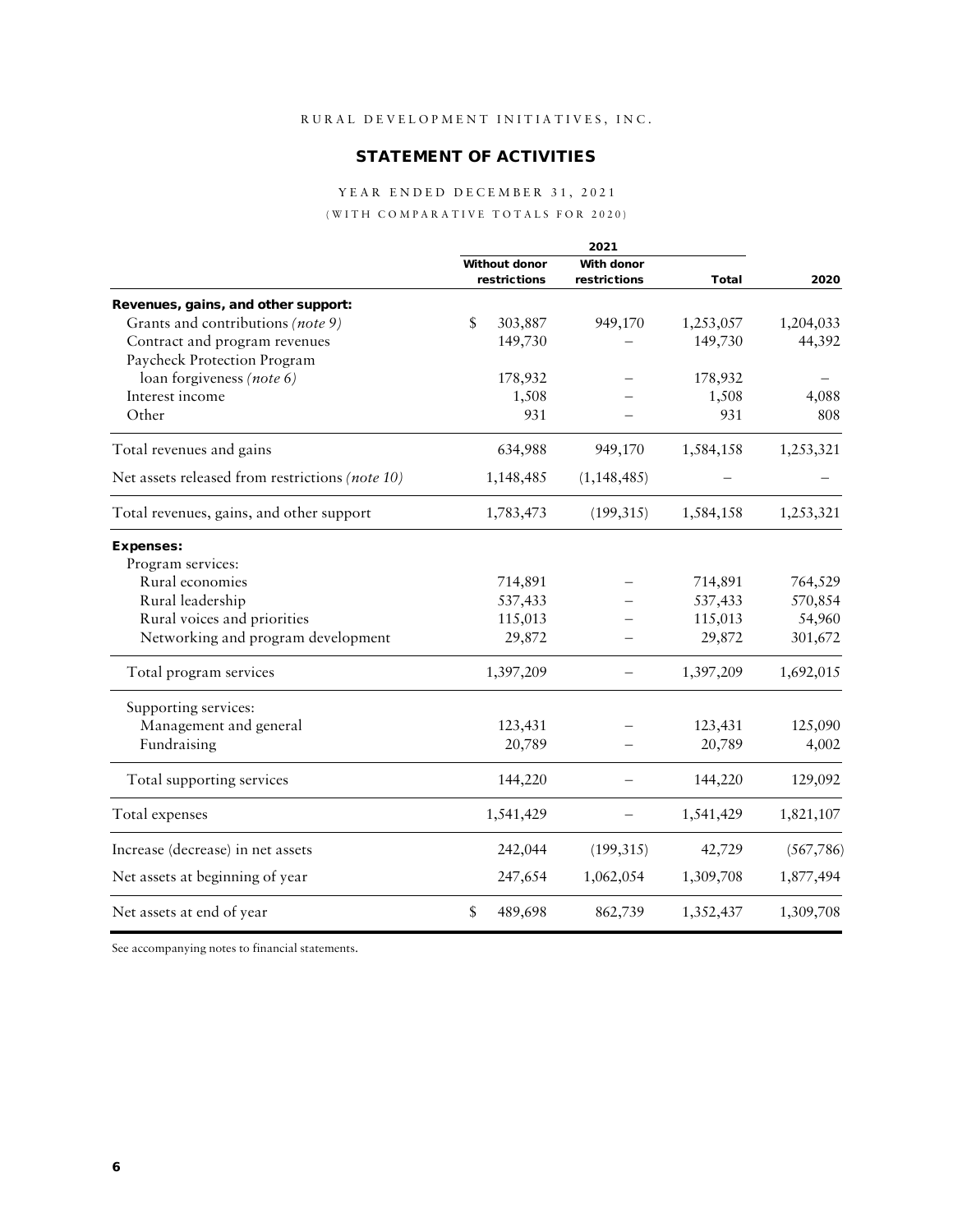# STATEMENT OF FUNCTIONAL EXPENSES

#### $(WITH COMPARATIVE TOTALS FOR 2020)$ YEAR ENDED DECEMBER 31, 2021

|                      |                          |            |                          | 2021                            |                   |                                       |                          |              |           |
|----------------------|--------------------------|------------|--------------------------|---------------------------------|-------------------|---------------------------------------|--------------------------|--------------|-----------|
|                      |                          |            | <b>Program services</b>  |                                 |                   |                                       |                          |              |           |
|                      |                          |            |                          | Networking<br>Rural and program |                   | <b>Supporting services</b><br>Manage- |                          |              |           |
|                      | Rural                    | Rural      | voices and               | develop-                        |                   | ment and                              | Fund-                    |              |           |
|                      | economies                | leadership | priorities               | ment                            | <b>Total</b>      | general                               | raising                  | <b>Total</b> | 2020      |
| Salaries and         |                          |            |                          |                                 |                   |                                       |                          |              |           |
| related costs        | \$<br>397,597            | 260,046    | 95,475                   | 19,263                          | 772,381           | 89,781                                | 18,445                   | 880,607      | 858,331   |
| Consultants          | 188,965                  | 205,885    | 6,740                    |                                 | 401,590           | 2,625                                 |                          | 404,215      | 462,647   |
| Grants               | 64,000                   | 17,000     |                          | 4,500                           | 85,500            |                                       |                          | 85,500       | 317,075   |
| Information          |                          |            |                          |                                 |                   |                                       |                          |              |           |
| technology           | 8,455                    | 4,949      | 1,376                    | 2,768                           | 17,548            | 33,646                                | —                        | 51,194       | 51,846    |
| Travel               | 12,160                   | 16,563     | 2,284                    | 1,703                           | 32,710            | 3,725                                 | 221                      | 36,656       | 18,795    |
| Occupancy            |                          |            |                          |                                 |                   |                                       |                          |              |           |
| and rentals          | 400                      | 225        | $\qquad \qquad -$        | —                               | 625               | 20,176                                | $\qquad \qquad -$        | 20,801       | 39,190    |
| Professional fees    | $\qquad \qquad -$        | 17         | $\overline{\phantom{0}}$ |                                 | 17                | 19,819                                | $\overline{\phantom{0}}$ | 19,836       | 22,234    |
| Curriculum materials | 6,917                    | 3,040      | 113                      | 21                              | 10,091            | 184                                   | 92                       | 10,367       | 15,132    |
| Office expenses      | 1,772                    | 1,738      | 634                      | 81                              | 4,225             | 2,581                                 | 561                      | 7,367        | 11,130    |
| Conference and       |                          |            |                          |                                 |                   |                                       |                          |              |           |
| training catering    | 2,086                    | 4,896      | —                        | —                               | 6,982             | 51                                    | $\overline{\phantom{0}}$ | 7,033        | 8,415     |
| Insurance            | $\overline{\phantom{0}}$ |            |                          | -                               | $\qquad \qquad -$ | 6,608                                 |                          | 6,608        | 6,221     |
| Marketing            | $\qquad \qquad -$        | 1,170      |                          | $\overline{\phantom{0}}$        | 1,170             | 2,120                                 | $\overline{\phantom{0}}$ | 3,290        | 1,751     |
| Staff development    | 845                      | 1,175      | 780                      |                                 | 2,800             | 309                                   | $\overline{\phantom{0}}$ | 3,109        | 2,807     |
| Depreciation and     |                          |            |                          |                                 |                   |                                       |                          |              |           |
| amortization         |                          |            |                          |                                 |                   | 3,094                                 |                          | 3,094        | 3,307     |
| Interest             |                          |            |                          |                                 | $\qquad \qquad -$ | 1,752                                 |                          | 1,752        | 2,226     |
| Total expenses       |                          |            |                          |                                 |                   |                                       |                          |              |           |
| before allocation    |                          |            |                          |                                 |                   |                                       |                          |              |           |
| of shared costs      | 683,197                  | 516,704    | 107,402                  | 28,336                          | 1,335,639         | 186,471                               | 19,319                   | 1,541,429    | 1,821,107 |
| Allocation of        |                          |            |                          |                                 |                   |                                       |                          |              |           |
| shared costs         | 31,694                   | 20,729     | 7,611                    | 1,536                           | 61,570            | (63,040)                              | 1,470                    |              |           |
| Total expenses       | \$<br>714,891            | 537,433    | 115,013                  | 29,872                          | 1,397,209         | 123,431                               | 20,789                   | 1,541,429    | 1,821,107 |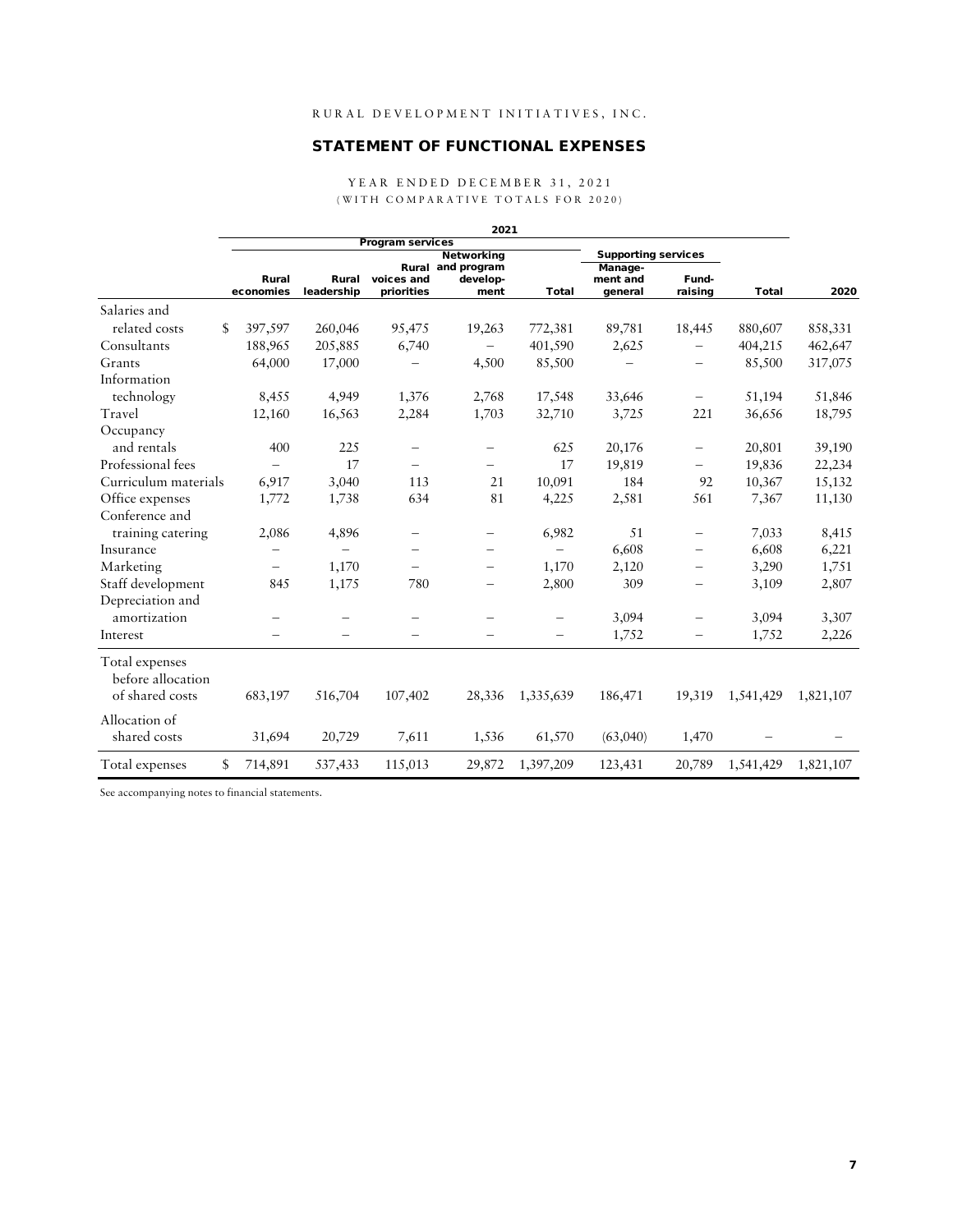# STATEMENT OF CASH FLOWS

YEAR ENDED DECEMBER 31, 2021

 $(\,\mathop{\mathtt{W}\,}\nolimits\, \mathop{\mathtt{I}\,}\nolimits\, \mathop{\mathtt{H}\,}\nolimits\, \mathop{\mathtt{C}\,}\nolimits\, \mathop{\mathtt{O}\,}\nolimits\, \mathop{\mathtt{M}\,}\nolimits\, \mathop{\mathtt{R}\,}\nolimits\, \mathop{\mathtt{A}\,}\nolimits\, \mathop{\mathtt{L}\,}\nolimits\, \mathop{\mathtt{S}\,}\nolimits\, \mathop{\mathtt{F}\,}\nolimits\, \mathop{\mathtt{O}\,}\nolimits\, \mathop{\mathtt{R}\,}\nolimits\, \mathop{\mathtt{2}\,}\$ 

|                                                                 | 2021          | 2020        |
|-----------------------------------------------------------------|---------------|-------------|
| Cash flows from operating activities:                           |               |             |
| Cash received from contractors, grantors,                       |               |             |
| contributors, and others                                        | \$<br>974,457 | 1,980,274   |
| Proceeds received from the Paycheck Protection Program (note 6) |               | 178,932     |
| Cash received from interest                                     | 1,508         | 4,088       |
| Cash paid to employees and suppliers                            | (1,485,533)   | (1,685,189) |
| Interest paid                                                   | (3,978)       |             |
| Net cash provided by (used in) operating activities             | (513, 546)    | 478,105     |
| Cash flows from investing activities:                           |               |             |
| Purchase of capital assets                                      | (4,071)       | (1,000)     |
| Net cash used in investing activities                           | (4,071)       | (1,000)     |
| Cash flows from financing activities:                           |               |             |
| Receipt of loan proceeds (note 7)                               |               | 150,000     |
| Principal payments on debt                                      | (150,000)     |             |
| Net cash provided by (used in) financing activities             | (150,000)     | 150,000     |
| Net increase (decrease) in cash and cash equivalents            | (667, 617)    | 627,105     |
| Cash and cash equivalents at beginning of year                  | 1,411,319     | 784,214     |
| Cash and cash equivalents at end of year                        | 743,702<br>\$ | 1,411,319   |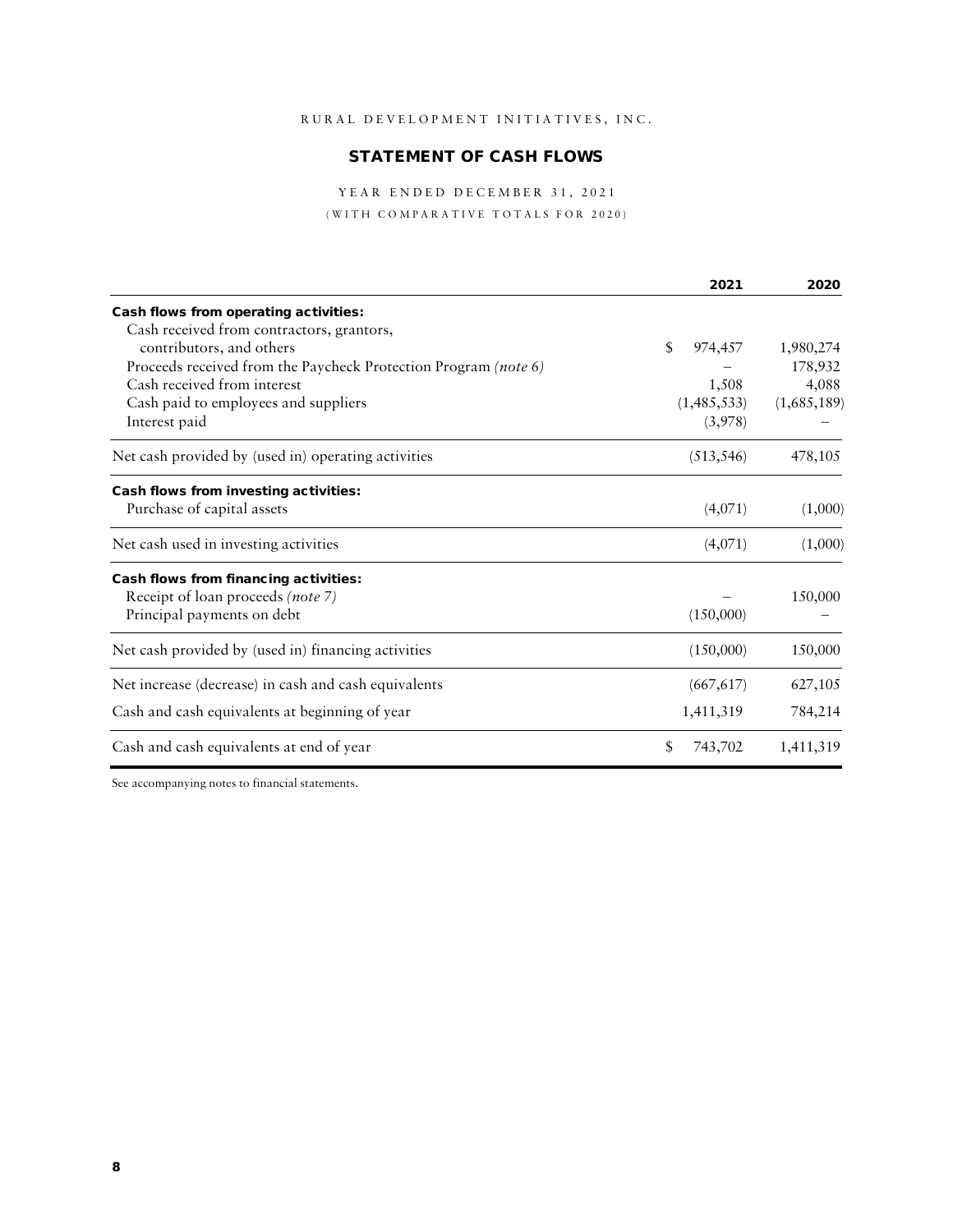#### NOTES TO FINANCIAL STATEMENTS

YEAR ENDED DECEMBER 31, 2021

# 1. Organization

Rural Development Initiatives, Inc. ("RDI") strengthens rural people, places, and economies in the Pacific Northwest.

RDI is a Pacific Northwest-based 501(c)(3) nonprofit established in 1991 with headquarters in Coburg, Oregon. RDI's main priorities include developing networks of rural leaders, revitalizing rural economies, and elevating rural voices and priorities. RDI strives to help rural people and communities achieve their visions and goals and holds the uncompromised belief that solutions and priorities, driven by local people, are key to achieving them.

RDI facilitates collaboration among neighboring regions, innovative partners, and resource providers to achieve strong and sustainable rural communities. RDI provides the training, networking opportunities, and connection to resources to help rural communities thrive. Since its inception, RDI has trained, planned with, and supported over 10,000 rural leaders working for community and economic vitality from more than 350 rural communities throughout the Pacific Northwest.

#### 2. Program Services

During the year ended December 31, 2021, RDI incurred program service expenses in the following major categories:

Revitalize Rural Economies – *Services that move communities and regions to action and implement innovative strategies to build community wealth, jobs, and prosperity.* RDI supports residents of rural communities who are actively working to improve the economic well-being of their communities by strengthening local businesses, fostering productive economic development ecosystems, enhancing local markets, and attracting investments.

Develop Networks of Rural Leaders – *Services that provide capacity-building and educational activities for individuals in rural communities.*  RDI's work ensures there is a critical mass of rural leaders in the Pacific Northwest who are diverse, inclusive, highly skilled, and well connected. Rural people take lead on issues, projects, and with organizations whose impacts mean the most to them.

Elevate Rural Voices and Priorities – *Customized services responsive to the needs of rural communities, organizations, and governmental agencies.* RDI demands that rural priorities and interests, shaped by a diversity of rural people, are at the forefront of statewide and regional discussions and decisions. RDI strives to ensure rural leaders, voices, and issues are equitably represented in public discourse and decision-making. Services include leveraging our resources, networks, and organizational voice to advance rural vitality, heighten the capacity of the network of rural leaders to advocate on behalf of their interests, advance and promote rural priorities, contracts for strategic planning, community visioning processes, and more.

Networking and Program Development – *Services promoting RDI as a learning and collaborative organization.* RDI provides opportunities for people who work on behalf of rural interests to come together to learn from and support each other. Additionally, RDI builds successful, flexible collaborations with partners and stakeholders to solve complex community and regional issues. These relationships support and strengthen RDI's work to benefit rural communities and work toward collective impact.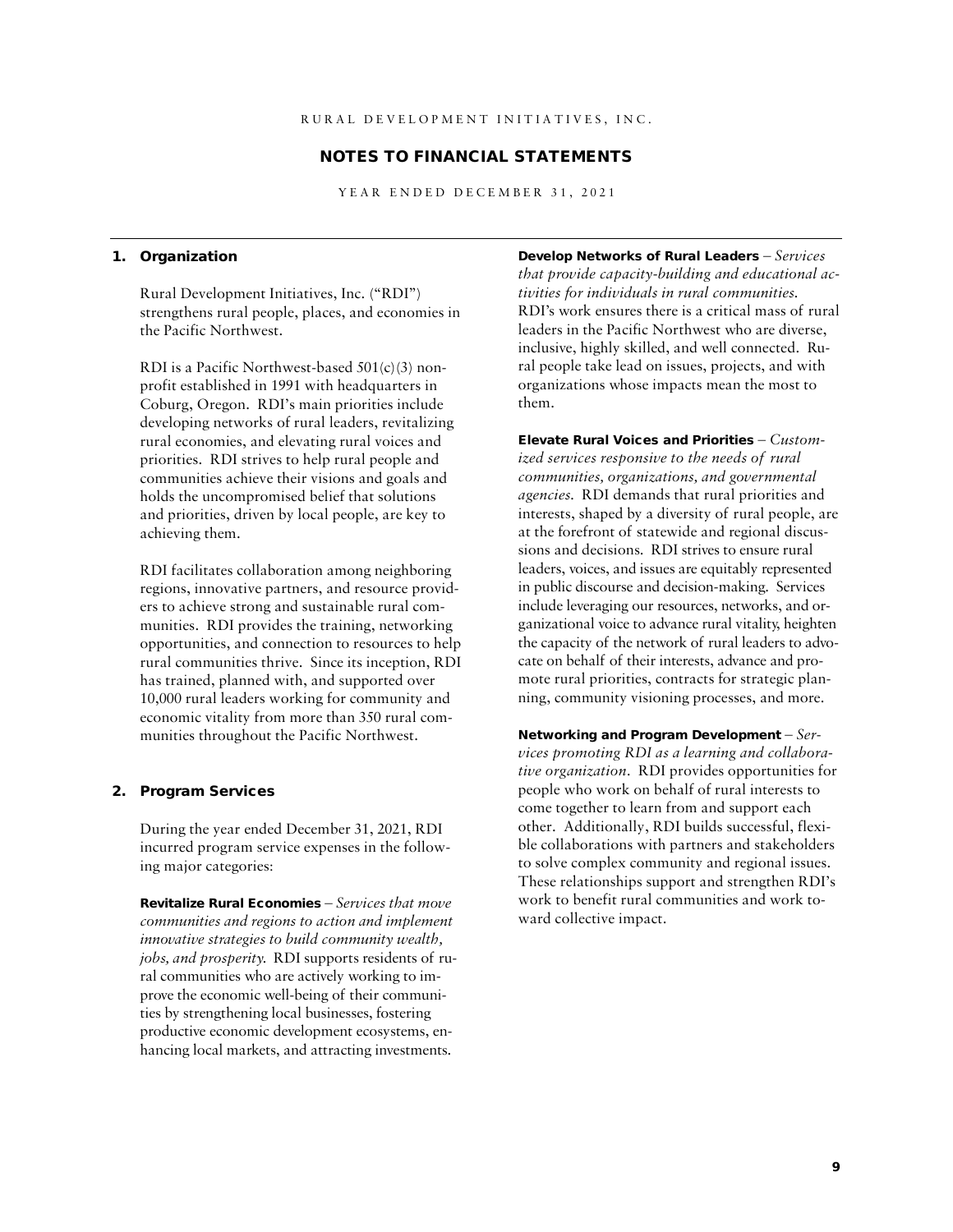# 3. Summary of Significant Accounting Policies

The significant accounting policies followed by RDI are described below to enhance the usefulness of the financial statements to the reader.

**Basis of Accounting** – The accompanying financial statements have been prepared on the accrual basis of accounting in accordance with generally accepted accounting principles and the principles of fund accounting. Fund accounting is the procedure by which resources for various purposes are classified for accounting purposes in accordance with activities or objectives specified by donors.

**Basis of Presentation**  $-$  Net assets, revenues, gains and losses are presented based on the existence or absence of donor-imposed restrictions. Accordingly, the net assets of RDI and changes therein are classified and reported as follows:

- *Net assets without donor restrictions* Net assets available for use in general operations and not subject to donor-imposed stipulations. From time to time, RDI's Board of Directors may designate a portion of these net assets for particular purposes and objectives.
- *Net assets with donor restrictions* Net assets subject to donor-imposed stipulations that will be met either by actions of RDI and/or the passage of time. This balance represents the unexpended portion of donor-restricted contributions to be used for specific programs and activities, as directed by the donor.

Expenses are reported as decreases in net assets without donor restrictions. Gains and losses on investments and other assets or liabilities also are reported as increases or decreases in net assets without donor restrictions, unless their use is restricted by explicit donor stipulation or by law. Expirations of donor-imposed restrictions on net assets (i.e., the donor-stipulated purpose has been fulfilled and/or the stipulated time period has elapsed) are reported as net assets released from restrictions.

Use of Estimates – The preparation of financial statements in conformity with generally accepted accounting principles requires that management make estimates and assumptions that affect the reported amounts of assets and liabilities, the disclosure of contingent assets and liabilities at the date of the financial statements, and the reported amounts of revenues and expenses during the reporting period. Actual results could differ from those estimates. In the opinion of management, such differences, if any, would not be significant.

Cash Equivalents – For purposes of the financial statements, RDI considers all liquid investments having initial maturities of three months or less to be cash equivalents.

Capital Assets and Depreciation – Property and equipment are carried at cost when purchased and initially at fair value when acquired by gift. Capital assets having a unit cost of \$1,000 or more and an estimated useful life of more than one year are capitalized. Depreciation is provided on a straight-line basis over the estimated useful lives of the respective assets, which is generally the shorter the of useful life of the asset or the term of the lease for leasehold improvements, 7 years for furniture and equipment, 3 years for web site development, and 3 to 7 years for software and computer equipment. Maintenance and repair costs are expensed as incurred.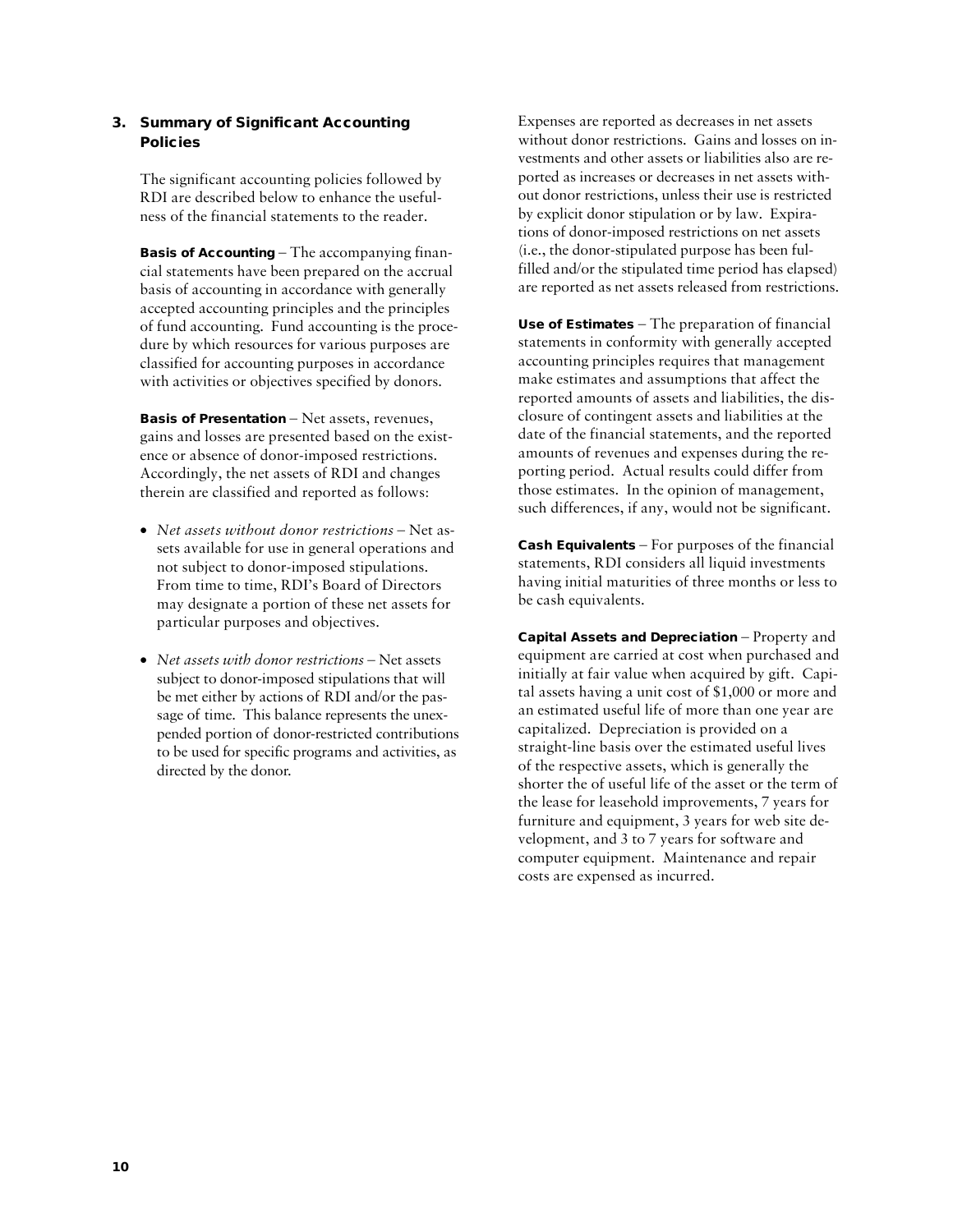**Revenue Recognition**  $-$  With regard to revenues from grants and contracts, RDI evaluates whether each transfer of assets is (1) an exchange (reciprocal) transaction in which a resource provider receives commensurate value in return for the assets transferred, or (2) a nonreciprocal transfer (a contribution or a grant), where no value is exchanged.

- *Exchange Transactions* If the transfer of assets is determined to be an exchange transaction, RDI recognizes revenue when or as it satisfies the required performance obligations and transfers the promised good or service to a customer, and when the customer obtains control of that good or service.
- *Contributions and Grants* If the transfer of assets is determined to be a contribution, RDI evaluates whether the contribution is conditional based upon whether the agreement includes both (1) a barrier that must be overcome to be entitled to the funds and (2) either a right of return of assets transferred or a right of release of a promisor's obligation to transfer assets.
- *Governmental Support* Activities funded by governments are often carried out for the benefit of the general public, rather than to obtain goods or services for the government's own use or proprietary benefit. Accordingly, if the primary beneficiary of the activity is the general public, rather than the government itself, the transaction is treated as nonreciprocal (i.e., a contribution).

Contributions – Contributions, which include unconditional promises to give (pledges), are recognized as revenues in the period the donor's commitment is received. Conditional promises to give are not recognized until they become unconditional, that is when the conditions on which they depend are substantially met. Contributions of assets other than cash are recorded at their estimated fair value.

Contributions and grants received with donor stipulations that limit the use of the donated assets are reported as net assets with donor restrictions.

Conditional contributions with donor-imposed restrictions are recorded as net assets without donor restrictions if those conditions are met and restrictions are satisfied in the same reporting period.

Unconditional promises to give with payments due in future periods, are recorded as increases in net assets with donor restrictions at the estimated present value of future cash flows using credit adjusted discount rates which articulate to the collection period of the respective pledge. Such discount rates are not subsequently revised. Amortization of the discount is recorded as additional contribution revenue in subsequent years in the appropriate net asset class.

Unconditional contributions and grants receivable are reported net of an allowance for estimated uncollectible promises. Promises to give are written off when deemed uncollectible.

When a donor restriction expires, that is, when a time restriction ends or a purpose restriction is fulfilled, net assets with donor restrictions are reclassified to net assets without donor restrictions and reported in the statement of activities as net assets released from restrictions.

Contributions of capital assets without donor stipulations concerning the use of such long-lived assets are reported as revenues of the net assets without donor restrictions class. Contributions of cash or other assets to be used to acquire capital assets with such donor stipulations are reported as net assets with donor restrictions; the restrictions are considered to be released at the time long-lived assets are placed into service.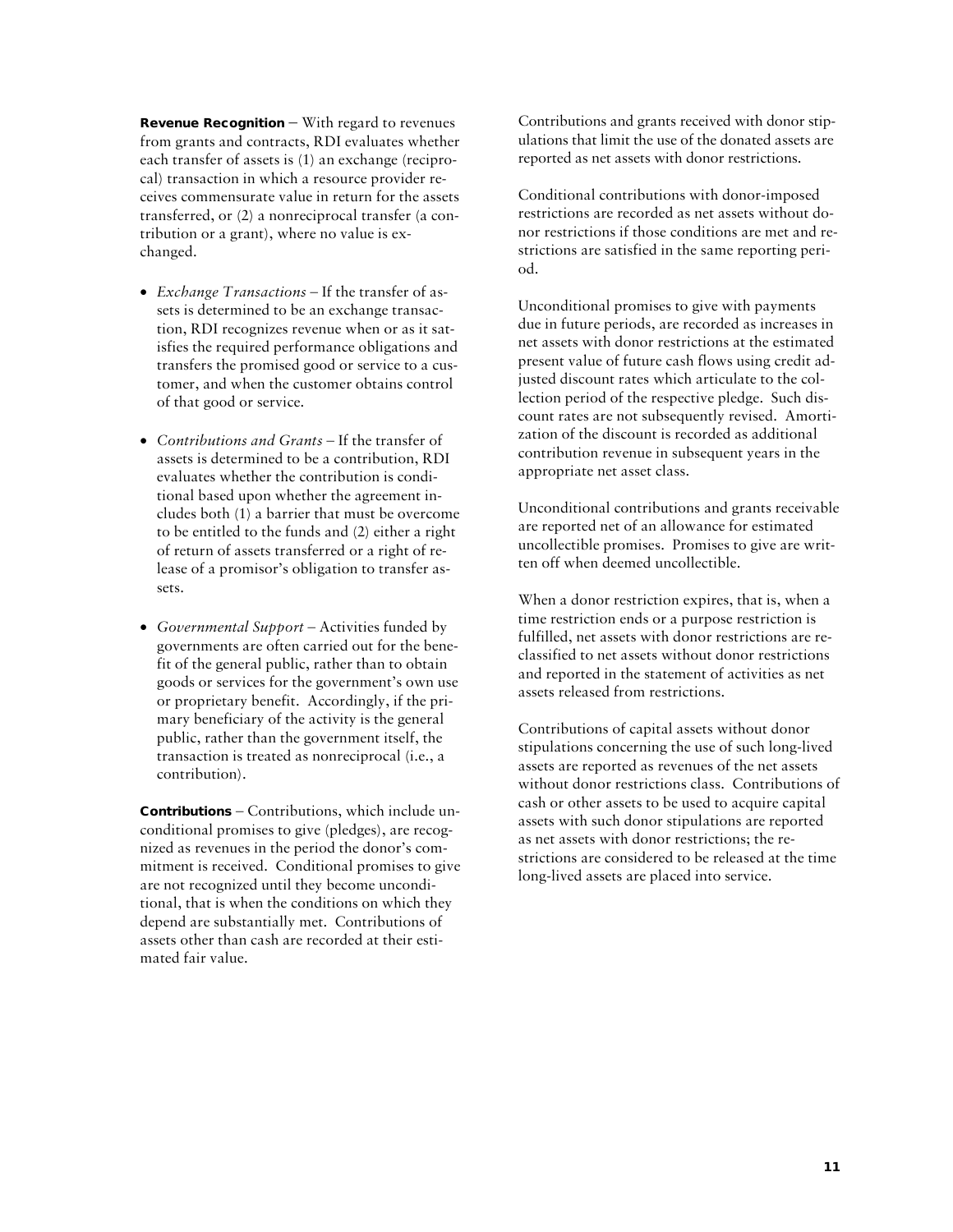In-Kind Contributions – A number of unpaid volunteers have made significant contributions of their time to develop and implement RDI's programs. Under generally accepted accounting principles, significant services received which create or enhance a non-financial asset or require specialized skills that the organization would have purchased if not donated are recognized in the statement of activities.

In-kind contributions of land, buildings, equipment, or other materials are recorded where there is an objective basis upon which to value these contributions and where the contributions are an essential part of RDI's activities.

During the year ended December 31, 2021, no inkind contributions were recorded.

Revenue Recognition from Exchange Transactions – Revenue from contracts with customers is

recognized as performance obligations are satisfied. RDI's revenue streams that are accounted for as exchange transactions include program fees and contracted services. Contracted services are recognized as revenue over time as services are rendered. Program fees, which typically include training fees from workshops, are recognized as revenue when the workshops occur. Advance payments received on contract and program fees are reported as deferred revenue until services are rendered or until workshops take place.

Expenses – The costs of providing the various programs and other activities of RDI have been summarized on a functional basis in the statement of activities. Accordingly, certain costs have been allocated among the programs and supporting services benefited.

Specific expenses that are readily identifiable to a single program or activity are charged directly to that function. Certain categories of expenses that are attributable to one or more program or supporting functions of the organization, and therefore, require allocation on a reasonable basis that is consistently applied. Those expenses include

depreciation and amortization, and other facilityrelated costs, salaries and wages, benefits, payroll taxes, travel, conference and training related costs, professional services, office expenses, insurance, and other expenses, which are allocated on the basis of estimates of time and effort.

Grants − Grants are accrued when awarded by the organization and unconditional. Grants are provided from available resources and in accordance with restrictions imposed by donors.

Advertising Expenses – Advertising and promotional costs are charged to expense as they are incurred.

Concentrations of Credit Risk − RDI's financial instruments consist primarily of cash equivalents and money market funds, which may subject the organization to concentrations of credit risk as, from time to time, for example, cash balances may exceed amounts insured by the Federal Deposit Insurance Corporation ("FDIC").

All checking and savings accounts, money market deposit accounts, and certificates of deposit are insured by the FDIC for up to \$250,000 per depositor, per insured bank, for each account ownership category. At December 31, 2021, RDI held \$87,625 in excess of the FDIC-insured limits.

Certain receivables may also, from time to time, subject the organization to concentrations of credit risk. To minimize its exposure to significant losses from customer or donor insolvencies, the organization's management evaluates the financial condition of its customers and donors, and monitors concentrations of credit risk arising from similar geographic regions, activities, or economic characteristics. When necessary, receivables are reported net of an allowance for uncollectible accounts.

Income Taxes – RDI is exempt from federal and state income taxes under Section  $501(c)(3)$  of the Internal Revenue Code and comparable state law. RDI derives its public charity status as an organization described in Section  $170(b)(1)(A)(vi)$  of the Internal Revenue Code.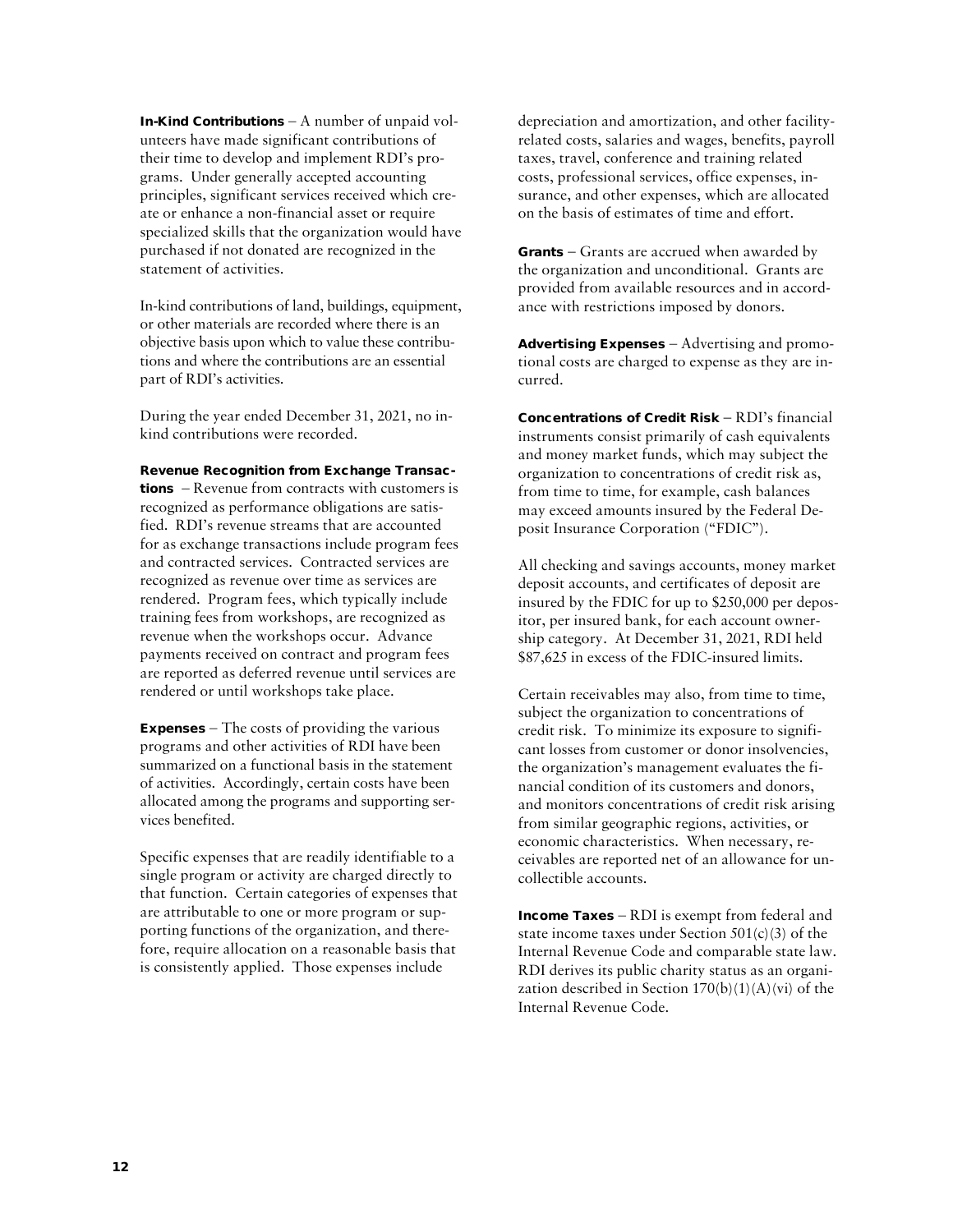Subsequent Events – Subsequent events have been evaluated by management through March 21, 2022, which is the date the financial statements were available to be issued.

Summarized Financial Information for 2020 –

The accompanying financial information as of and for the year ended December 31, 2020 is presented for comparative purposes only and is not intended to represent a complete financial statement presentation.

Other Significant Accounting Policies – Other significant accounting policies are set forth in the financial statements and the following notes.

# 4. Grants Receivable

Grants receivable are summarized as follows at December 31, 2021:

| Unconditional promises<br>expected to be collected in:<br>Less than one year<br>One year to five years |    | 624,825<br>20,000 |
|--------------------------------------------------------------------------------------------------------|----|-------------------|
|                                                                                                        | S. | 644,825           |

# *Conditional Gifts and Grants*

As of December 31, 2021, RDI had access to an additional \$128,359 in grants, the receipt of which was conditioned upon incurring allowable expenditures or raising matching funds. These grant revenues have not been included in the accompanying financial statements because the associated conditions had not been satisfied as of December 31, 2021.

# 5. Property and Equipment

A summary of property and equipment at December 31, 2021 is as follows:

| Computer equipment and software<br>Web development costs | S | 27,161<br>34,999 |
|----------------------------------------------------------|---|------------------|
| Furniture and equipment                                  |   | 858              |
|                                                          |   | 63,018           |
| Less accumulated depreciation                            |   |                  |
| and amortization                                         |   | (51,717)         |
|                                                          |   | 11.301           |

# 6. Refundable Advance – Paycheck Protection Program

In April 2020, RDI obtained an unsecured loan from a commercial bank in the amount of \$178,932, pursuant to the Paycheck Protection Program (the "PPP") under Division A, Title I of the CARES Act, which was enacted March 27, 2020.

The bank's loan was guaranteed by the U.S. Small Business Administration ("SBA"), and designed to provide a direct incentive for organizations and other small businesses and nonprofits to keep their employees on payroll during the COVID-19 pandemic. The SBA promised to forgive the loans if the funds were used for payroll, rent, mortgage interest, and utilities, and certain other conditions were met.

In accordance with the provisions of the PPP and SBA's promise of forgiveness, RDI used the loan for qualifying expenses and obtained full forgiveness of the loan, totaling \$178,932, during the year ended December 31, 2021.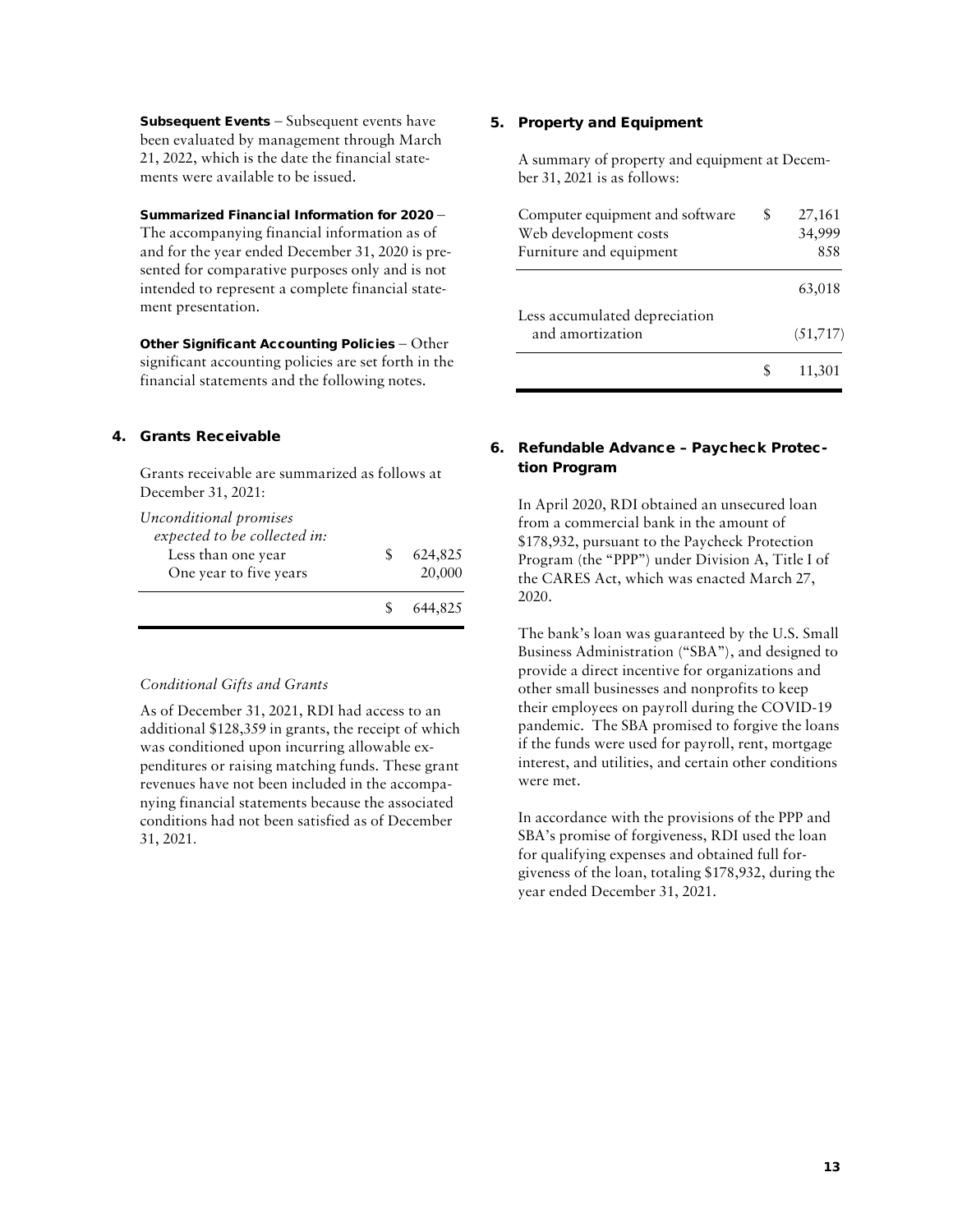#### 7. Note Payable

In June 2020, RDI obtained another loan from the SBA in the amount of \$150,000, pursuant to the Economic Injury Disaster Loan program under Section 7(b) of the Small Business Act, a program designed to provide economic relief to nonprofit organizations and businesses that are currently experiencing a temporary loss of revenue due to COVID-19.

The note bore interest at 2.75% and required monthly payments of \$641 beginning in June of 2021, to be applied initially to accrued interest and interest and principal thereafter. Interest expense on the note totaled \$1,752 for the year ended December 31, 2021.

During the year ended December 30, 2021, RDI made principal payments totaling \$150,000 and interest payments, totaling \$3,978, in full satisfaction of remaining obligations.

## 8. Net Assets with Donor Restrictions

RDI's net assets with donor-imposed restrictions at December 31, 2021 are restricted for the following purposes:

| Rural Community Leadership           |    | 416,701 |
|--------------------------------------|----|---------|
| Rural Economic Vitality              |    | 314,782 |
| Pasos al Éxito and Latinx Leadership |    | 65,699  |
| Other programs                       |    | 65,557  |
|                                      | S. | 862,739 |

#### 9. Grants and Contributions

Grants and contributions received during the year ended December 31, 2021 are summarized as follows:

| Foundations<br>Individuals and corporations | 992,570<br>30,543 |
|---------------------------------------------|-------------------|
| Government                                  | 229,944           |
|                                             | \$1,253,057       |

## 10. Net Assets Released from Restrictions

During the year ended December 31, 2021, RDI incurred \$1,148,485 in expenses in satisfaction of the restricted purpose specified by donors, or satisfied the restrictions by the occurrence of other events. Accordingly, corresponding amounts have been reported as a reclassification from net assets with donor restrictions to those without donor restrictions in the accompanying statement of activities.

## 11. Operating Leases

The organization leases its administrative offices under a non-cancelable operating lease that expires in 2023. Future minimum payments under these agreements for the years subsequent to December 31, 2021 are summarized as follows:

| Years ending December 31, |  |  |  |  |
|---------------------------|--|--|--|--|
|---------------------------|--|--|--|--|

| 2022<br>2023 | S | 16,800<br>12,000 |
|--------------|---|------------------|
|              | S | 28,800           |

Office rent expense for the year ended December 31, 2021 totaled \$15,000.

# 12. Contingencies

Certain amounts received or receivable under the RDI's governmental contracts are subject to audit and adjustment by the contracting agencies. Any expenditures or claims disallowed as a result of such audits would become a liability of the organization's general operating fund. In the opinion of the RDI's management, any adjustments that might result from such audits would not be material to the RDI's overall financial statements.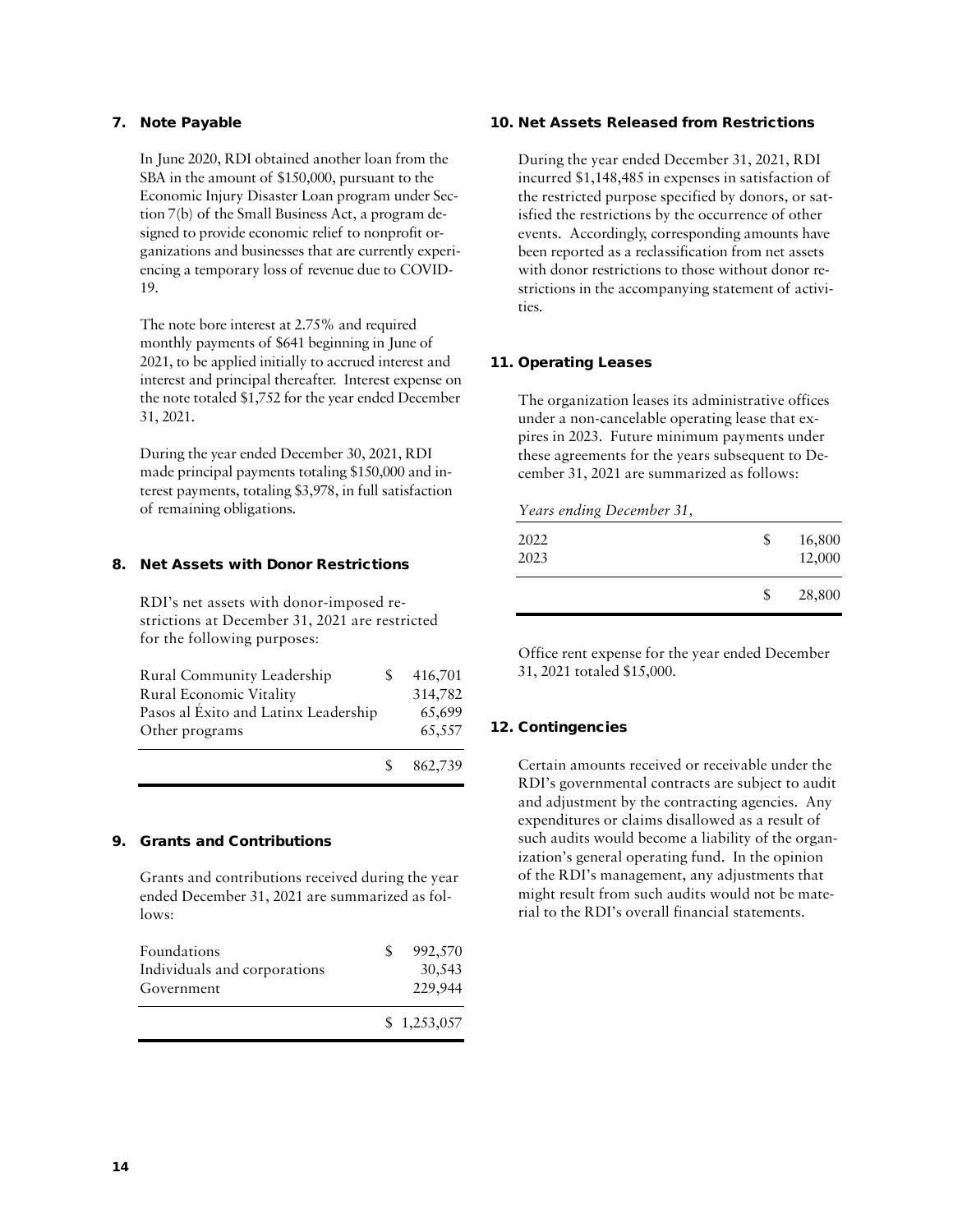#### 13. Unemployment Insurance

RDI is self-insured for unemployment claims under a plan administered by a third party. Annually, the administrator recommends the organization's contributions to the plan to pay future unemployment claims as they arise. As of December 31, 2021, RDI had a deposit balance in the plan of \$2,974, reported among prepaid expenses and other assets. As of December 31, 2021, RDI has recorded no liability for future claim costs.

## 14. Retirement Plan

RDI provides employees with a qualified retirement plan, as described under Section 401(k) of the Internal Revenue Code. The plan covers all eligible employees who have reached the age of 18 and have completed six months of service with RDI. Participating employees may make voluntary contributions to the plan on either a pre-tax or after-tax basis, subject to limits allowed by law. In addition, RDI makes voluntary contributions up to 3.0% of the employee's annual salary. Both employer and employee contributions are 100% vested immediately. Retirement plan expense for the year ended December 31, 2021 totaled \$19,445.

# 15. Liquidity and Availability of Financial Assets

Financial assets available for general expenditure within one year of the statement of financial position date comprise the following at December 31, 2021:

| Total financial assets:              |   |           |
|--------------------------------------|---|-----------|
| Cash and cash equivalents            | S | 743,702   |
| Grants receivable                    |   | 644,825   |
| Accounts receivable                  |   | 12,452    |
|                                      |   | 1,400,979 |
| Less financials assets not available |   |           |
| within the year ending               |   |           |
| December 31, 2022:                   |   |           |
| Grants receivable to be              |   |           |
| collected in more than               |   |           |
| one year                             |   | (20,000)  |
|                                      |   | 1,380,979 |

As part of its liquidity management, RDI has a policy to structure its financial assets to be available as its general expenditures, liabilities, and other obligations become due.

#### 16. Statement of Cash Flows Reconciliation

The following presents a reconciliation of the increase in net assets (as reported on the statement of activities) to net cash used in operating activities (as reported on the statement of cash flows):

| Increase in net assets            | S | 42,729     |
|-----------------------------------|---|------------|
| Adjustments to reconcile increase |   |            |
| in net assets to net cash used in |   |            |
| operating activities:             |   |            |
| Depreciation and amortization     |   | 3,094      |
| Net changes in:                   |   |            |
| Grants receivable                 |   | (424,047)  |
| Accounts receivable               |   | 438        |
| Prepaid expenses and              |   |            |
| other assets                      |   | 61,452     |
| Accounts payable                  |   |            |
| and accrued expenses              |   | (11,662)   |
| Accrued payroll and               |   |            |
| related expenses                  |   | (966)      |
| Deferred revenue                  |   | (5,652)    |
| Refundable advance –              |   |            |
| Paycheck Protection Program       |   | (178, 932) |
| Total adjustments                 |   | (556, 275) |
| Net cash used in                  |   |            |
| operating activities              | S | (513, 546) |

Е